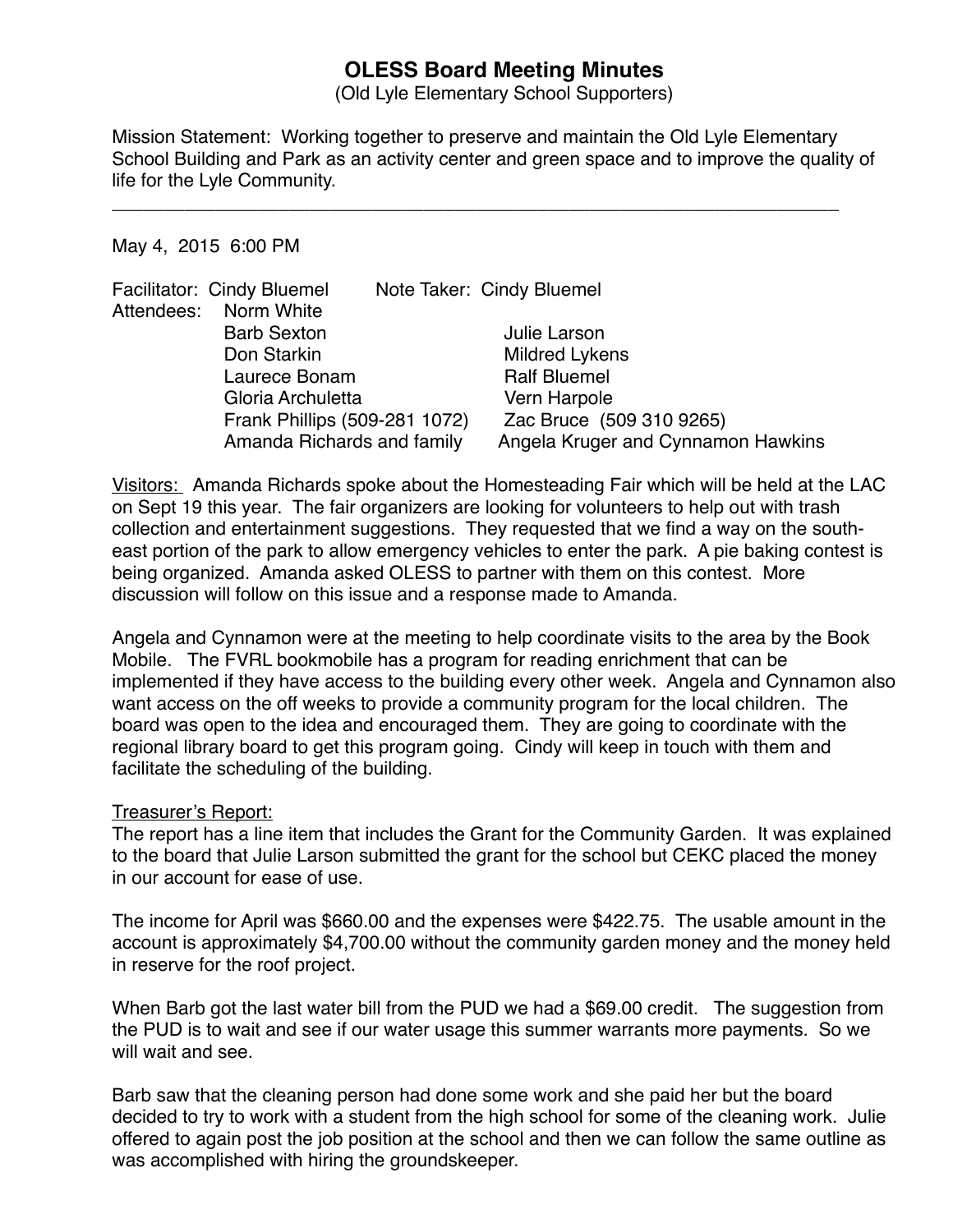Don Starkin spoke about the recent audit he had completed on the books. Everything looks good and the records were clear. His concern was that last summer there was a lot of work done on the building and only a few receipts were turned in. The board discussed how they can move to a system where payments are only made when a receipt is turned in with a name on it. Don reported that the paint job that Oren completed last year cost a total of \$8,500.00. That number surprised most board members. There still remains some items that Oren has that need to be returned to the LAC. It was decided to ask Marcia to speak to him.

\*\*\*Note\*\*\*Between the April meeting and this meeting Cindy and Norm interviewed Zac and Frank for the groundskeeper position. With an email exchange Cindy suggested that the board offer Zac the groundskeeping job for April through October and to offer Frank a job (\$500) doing special projects like repairing sprinkler heads. The board voted via email in the affirmative.

## Upcoming Rentals and Events:

The Focus Group was discussed. It is scheduled for May 19th, at 4:00PM. The event is by invitation and Cindy will be leading the discussion. Board members were encouraged to invite someone who would be new to OLESS. They will need to call or email Cindy to secure their spot. Cheesecake will be the refreshment unless other plans are made.

The KLASAC dinner will also be held on the 19th. It will be at the Lions Club at 5:30 and it will be a good opportunity for the community to support the work of this group.

The Top Gear Driving School will start classes at the LAC on June 20th. They meet three days a week.

An exercise class will begin at the LAC on May 18th at 8:00AM. When approached on this subject the board decided not to charge a rental fee since the instructors are not asking for a fee either. The board felt this program fit the mission statement that no fee would be required, at least for 6 months.

## Elections:

Cindy was elected at the President, Norm was elected as the Vice-President, Marcia was elected as the Secretary and Barb was elected as the Treasurer.

## Building and Green space Issues:

Cindy offered to follow up on the security lighting project. Zac reported trouble getting his equipment to work on the weeds. Barb made a motion that OLESS pay for a new weed eater and the repair work on her lawn mower. The limit for this motion was \$200.00. The motion passed.

Norm made a motion that the board pay for new sprinkler heads and pipe for Frank's project. The amount was \$300.00. The motion passed.

Vern reported back on asking the school board for more help with the park. They listened but decided not to do anything.

Cindy suggested that a Glass Committee be formed to get an accurate description of the glass that is in the boiler room and to put the glass for sale on Craig's list. Vern, Don and Ralf volunteered to be on the Glass Committee. They will report their progress at the next meeting.